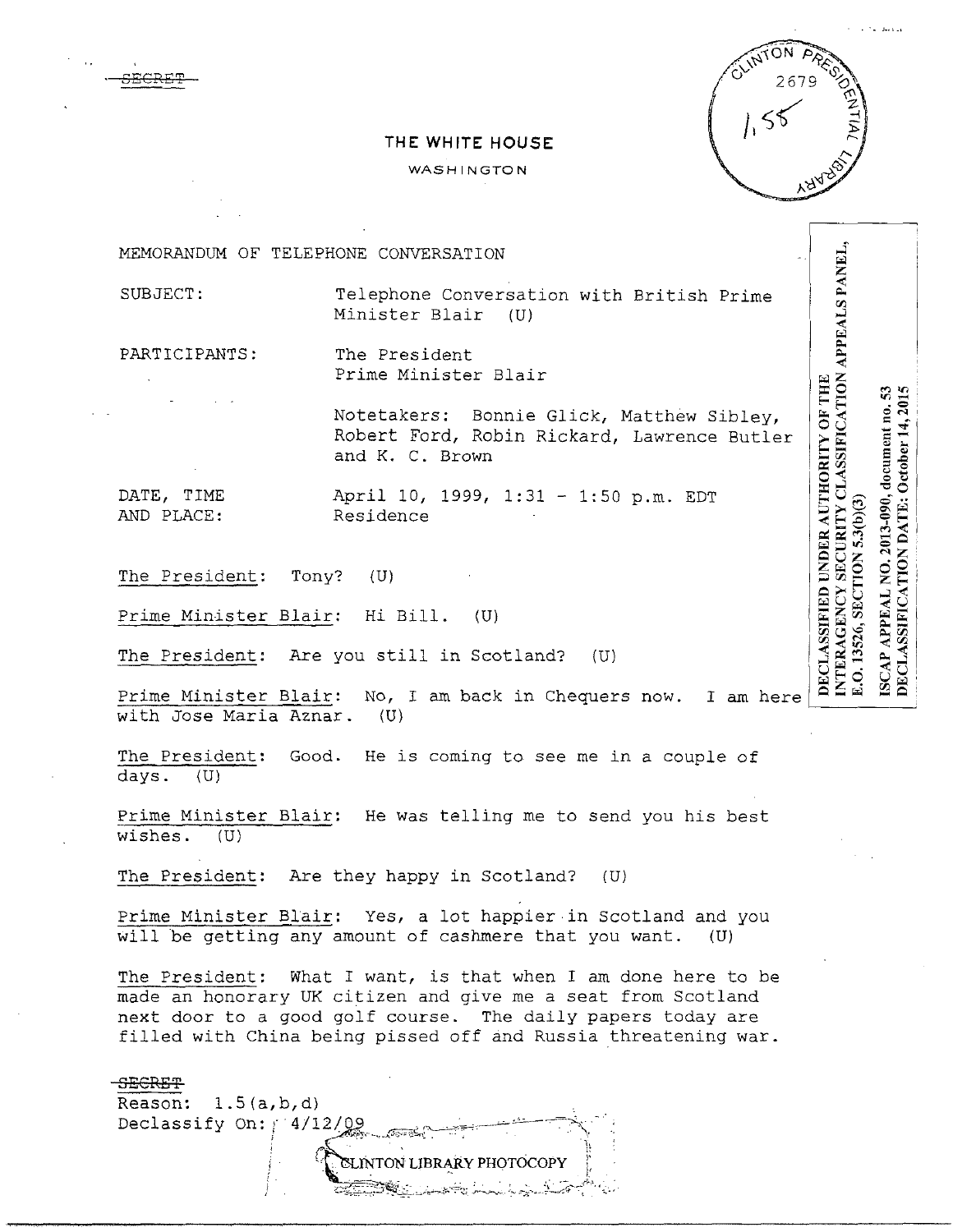If you want, you can give me citizenship and make me a Brit. (U)

Prime Minister Blair: You are one very popular man there. (U) The President: I hope that it helps in the elections. (U)

Prime Minister Blair: It has helped, Thanks for seeing Donald Leu as well. What it has done is to emphasize to the people that sometimes it is useful to be part of something bigger.  $left$ 

The President: Yes, I believe that. We don't have time to talk about this today, but when you are here -- I want you to think about something between now and then -- we have to figure out how to resolve this stupid banana thing. But the real thing is that the Caribbean is in.bad shape economically. I would like to get a bill through that would treat them like Mexico in exports. It would help them a lot if the United States, and if not the entire EU, then the French, Dutch, and British and everybody that had some presence there could think about setting up a joint effort for the long-term development strategy. We up a joint effort for the long-term development strategy. We all have limited money, but if we coordinate it we could leverage it. Think about what we could do to help them diversify their economies. We could try to improve their economies, increase tourism and personal income, and reduce their vulnerabilities to the narco-traffickers. Get them to where they are not completely dependent on bananas. Anyway, there has never been anything like this in this part of the world where all the countries with ownership or colonization of these islands coordinated together. I think that this is a third way deal, and I bet we could get some other Europeans interested. I don't know if the French would help. The Dutch might be interested. Some of the Europeans might be interested. We might think about doing something like that.  $\text{Ler}$ 

Prime Minister Blair:

**E.O. 13526, section 1.4(b)(d)** 

The President: That's right. The EU is wrong on the trade issue but right on the general concern for the Caribbean. The EU is in the right on the larger economic well being, on the longer-term interests of the Caribbean.  $\mathcal{L}$ 

Prime Minister Blair: **IE.O.** 13526, section 1.4(b)(d) **SECRE'P**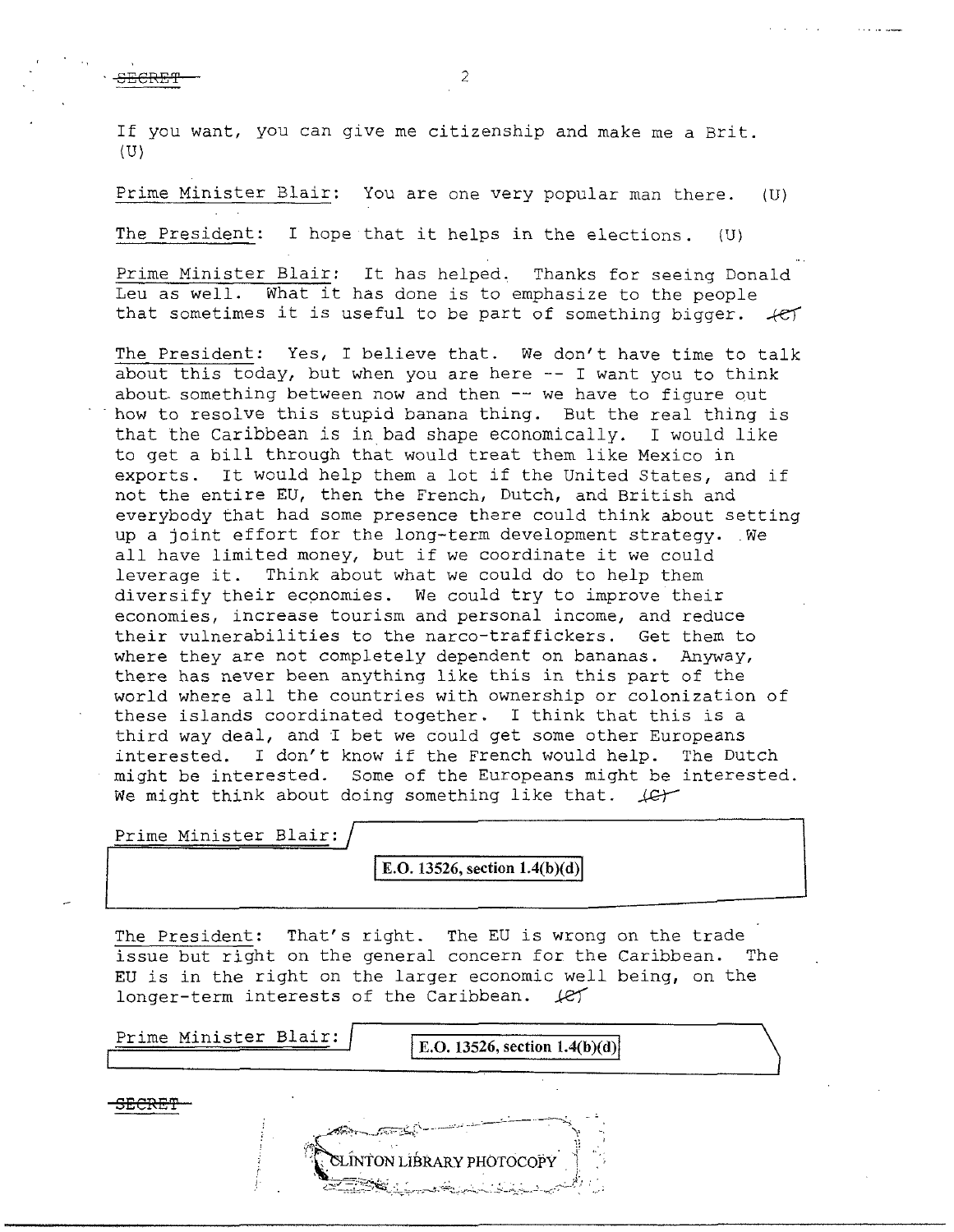SECRET 3

**E.O.** 13526, section  $1.4(b)(d)$ 

The President: In Central America they are all concerned, I was just down there and talked to all these guys. They are sensitive because of the hurricane. What few bananas they have, they want to sell. I told them we will help them get through ... this, but that we would have to diversify their economies too.  $I$ 

Prime Minister Blair:

The President: The Central Americans.and the Caribbeans sound like a boys school argument. They ought to be thinking about making common cause and not pissing down each others' leg to see who has the biggest bananas.  $+e^{i\pi}$ 

Prime Minister Blair:

The President: OK, on Kosovo, just want to check in and reconnoiter where we are. We had greater military impact with the air actions. I think if we could do a couple more weeks I think that we could really have it. The G-8 statement is good. Have you received the report on the G-8 ministers? We are hoping to get a statement here involving the Russians.  $\mathcal{A}$ 

Prime Minister Blair:

The President: That was good. Madeleine is going to see Ivanov on Tuesday or Wednesday. I also think that Kofi gave a good statement.  $181$ 

Prime Minister Blair:

**E.O. 13526, section 1.4(b)(d)** 

The President: He is a little miffed, though maybe that's too strong a word, disappointed maybe or concerned that neither of us have put out a statement on it. I told him that you were in Scotland and that I was preoccupied with the Chinese. I think that we ought to put one out now because he is out in Europe now. There are two things we need to think about. One is whether any economic pressures could be put on Milosevic that don't hurt the Macedonians and the Montenegrens too badly. I have a list of things, maybe cutting down on their money laundering in Cyprus and putting the squeeze on their London accounts. I don't want to cause the Montenegrins any trouble. I will get that list to you today and let you guys look at it

SECRET

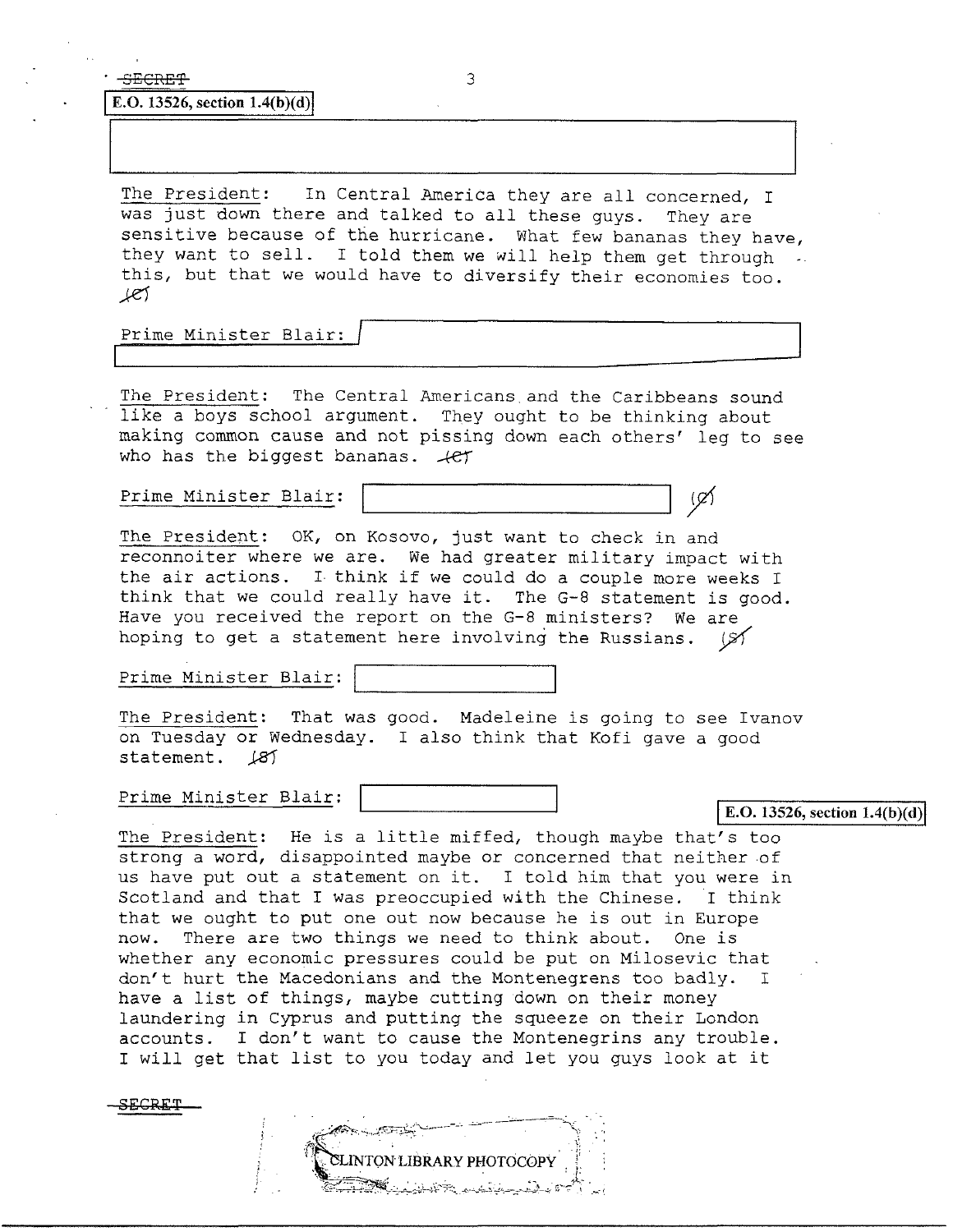and respond to it. Any time that I try to get our banks to do something the Treasury Department gets squirrelly on me. It is always a fight with those guys. I would like to send you this list and let you evaluate it.  $\cancel{187}$ 

We have to decide whether we want to have a more aggressive diplomatic initiative and if so, how to intensify the military. action to enhance the likelihood that diplomatic efforts will succeed, assuming we can achieve all our objectives that Kofi signed off on and bring Russia into it.

## **E.O. 13526, section 1.4(d)**

It may turn

out to be. a bigger problem for me than you. It assumes that we can achieve our political objectives because Milosevic doesn't want to get the hell bombed out of him and have Apaches on top of his tanks. If you assume -- the one downside is that we are facing a lot of hurdles -- if you assume that all of our stated objectives are achievable if we intensify our bombing campaign without actually toppling Milosevic. Then it seems to me that there will be some kind of diplomatic agreement for an international force that will include Russian participation. They will push Milosevic back when he says who can and cannot be part of it. I think that it will be difficult to have NATO as NATO participate. The problem this creates for us is Somalia.  $18$ 

I don't want to take too much time going over this now but this is a big problem for us. We went through this in Somalia when the UN took over command and control. We had a messy deal during the first part of the Administration. We stayed on in Somalia when the UN took it over and it was a messy deal. I lost some American boys over there and one of them was dragged naked through the streets of Mogadishu. We made some mistakes there in what we did and did not do. We basically had serious conunand and control problems where the Americans were supposed to do two things -- the same things we'd have to do if it were a non-NATO force in Kosovo -- in Somalia we were supposed to be there doing humanitarian relief and act as a multinational peace force. one of the factional leaders who since has died, killed a bunch of Pakistani peacekeepers -- something like 15-20. We were the only presence there that had the capabilities to figure. out who did it and to go and get him. So the UN wanted us and tasked us to go and get him, Aideed. The UN tasked us to do that while doing humanitarian relief. They tasked our guys to go' into a hotel and get him. Our guys landed on the top of a hotel in the middle of the day -- he got away and then all of a

SECRE'f'

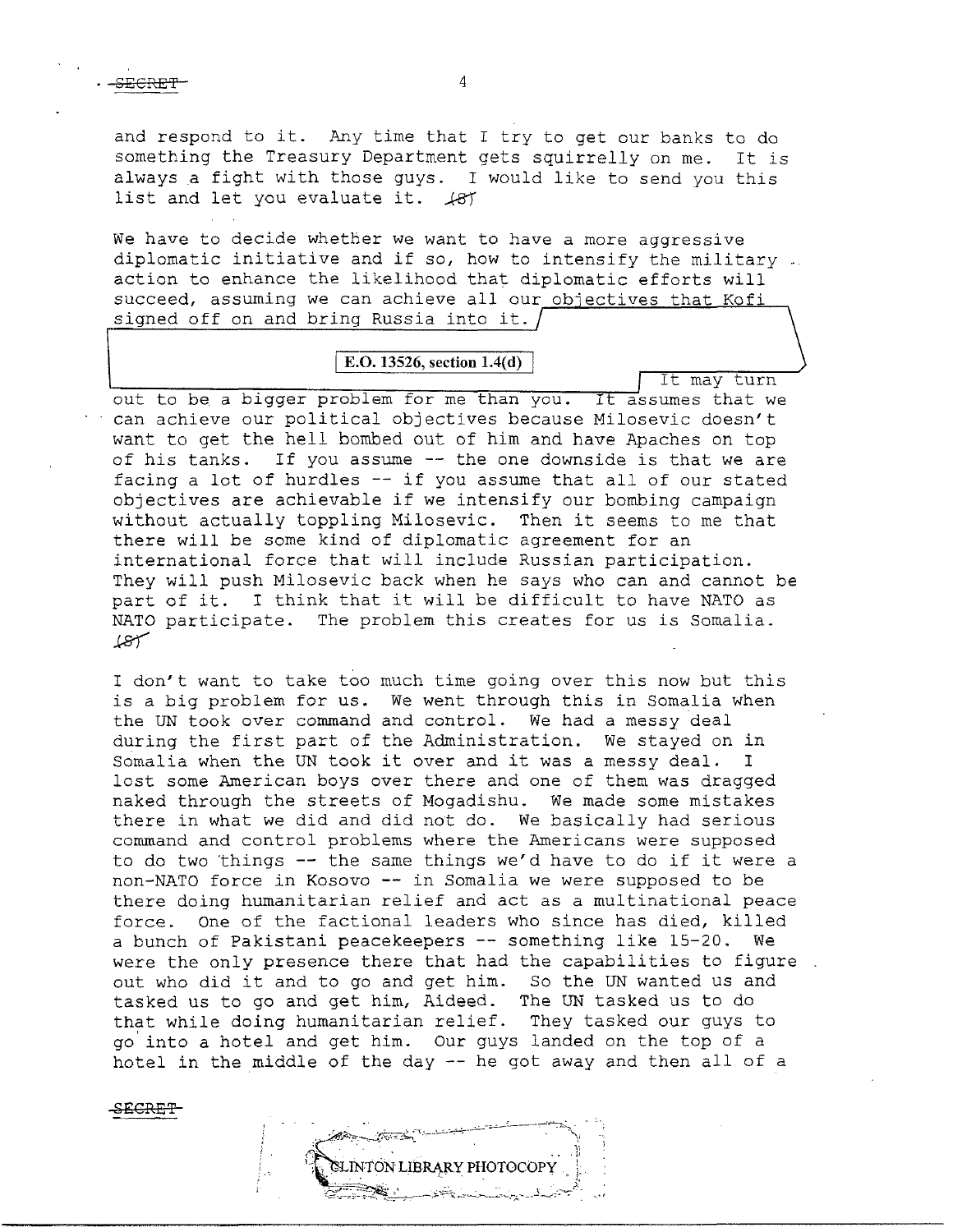sudden more than 300 Somalis started shooting at them. It is the sort of thing that if NATO had been doing it, it would have been totally different: there would have been different command and control arrangements, armor and artillery. So there is still a lingering bad taste. I have a lot of support in Congress right now. There is even more than before the There is even more than before the Gulf War. More and more in Congress are saying that they are in favor of ground troops if we had to put them in there. And I am telling you this in advance, if you could help me on this because it *is* your guys' necks, too. If they say NATO can participate, but not as NATO, instead as the UN, we have this awful memory of Somalia. We would also need the serious command and control issues to be worked out. We did not have these problems in Bosnia. It worked like a charm once NATO went in and the Russians came in with us. We only had to make an amendment to the NATO issue. Does that make sense?  $\text{\textit{left}}$ 

Prime Minister Blair:

E.O.  $13526$ , section  $1.4(b)(d)$ 

The President: This was the lowest point of my presidency. It was a goddamned nightmare. I felt personally responsible for that kid's body being dragged through the streets. So I see this as a practical measure about keeping people alive. We were prepared to take risks. We had all these glitches because of the command and control problems. The Russians are allergic to NATO and Milosevic is allergic to NATO. Keep in mind Tony, I know you know this, *if* we go in, we can't go in with one foot. If we get a multi-national force we have to go in at least with the commitment to protect the Serbs in Kosovo at a minimum as well as the Kosovar Albanians. There is enormous grass roots support right now for the freedom fighters. This will be a big force protection issue -- command and control will be critical with huge political implications. We may have all kinds of problems where we have both sides pissed at us. They will be politically important as well in any country.  $t$   $5$ 

i·  $^{\prime}$ 

Prime Minister Blair:  $\sqrt{\frac{\text{E.O. 13526, section 1.4(b)(d)}}{\text{E.O. 13526, section 1.4(b)(d)}}}}$ 

The President: **I.O.** 13526, section 1.4(d)

SLINTON LIBRARY PHOTOCOPY

I will send you the list of economic sanctions. We will look like assholes at the garden party if we don't make

<del>SECRET</del>